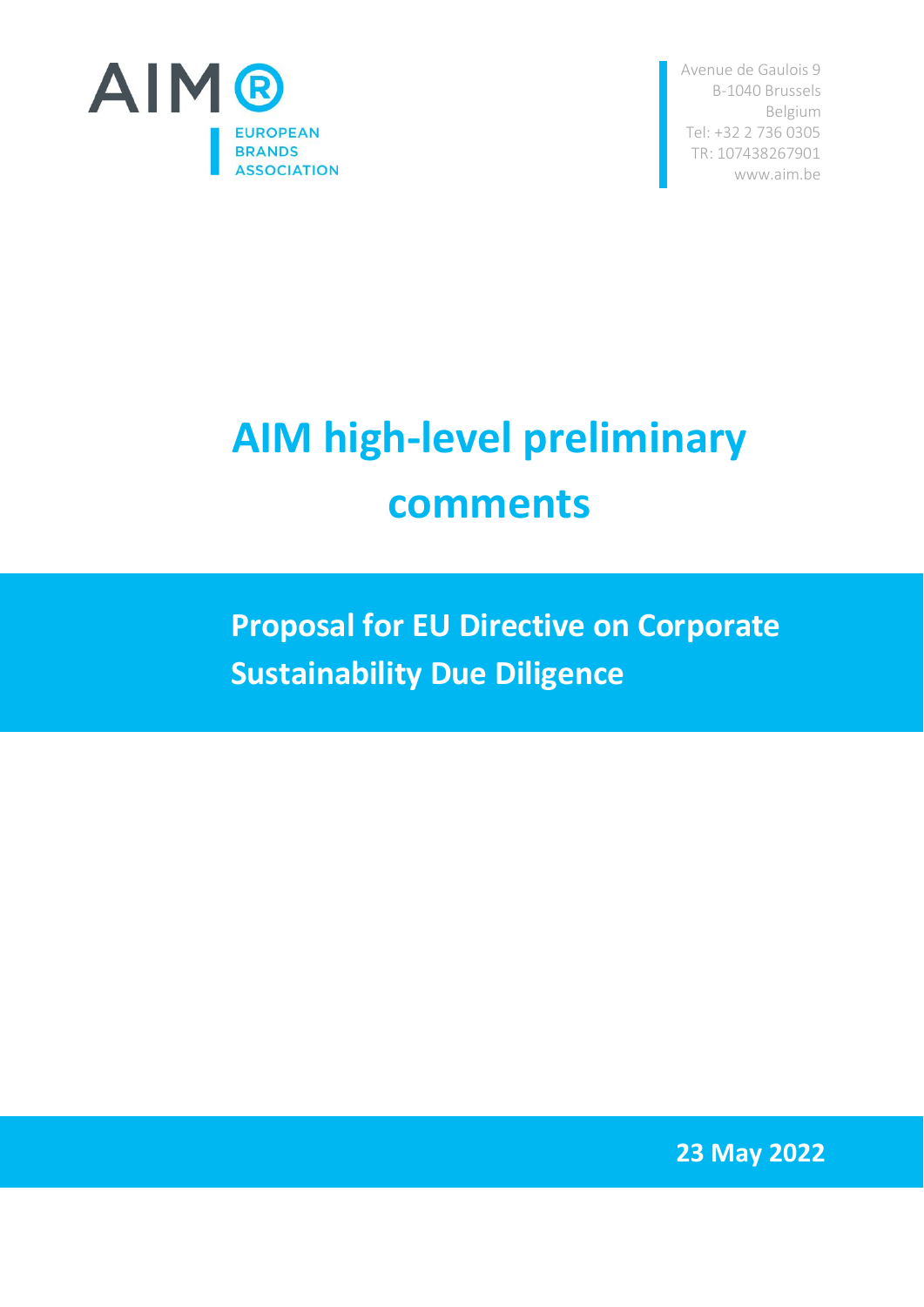AIM – the European Brands Association – is supportive of an EU harmonised legislative framework for human rights and environmental due diligence. We welcome the fact that the European Commission finally released its proposal for a Directive on Corporate Sustainability Due Diligence in late February 2022 but have a number of concerns on key aspects of the proposal.

We particularly recommend the following improvements:

- adopt a maximum harmonisation approach to the due diligence obligations set out in the proposed Directive to avoid fragmentation of requirements between Member States' national regimes, as well as to ensure legal certainty and a level playing field for companies operating across the EU single market;
- reframe the scope of the due diligence obligations in the proposed Directive to allow companies to prioritise their efforts based on the severity of actual or potential adverse impacts;
- resolve the ambiguity of the civil liability provision in the proposed Directive, which is based on unclear definitions and sets a scope of liability that exposes companies to heightened legal risks for harms beyond their control, potentially leading them to focus more on managing the risk of litigation rather than carrying out robust due diligence;
- ensure legal certainty by providing further clarity on the interaction between directors' duty of care (Article 25) and responsibility for setting up and overseeing due diligence (Article 26), as well as giving flexibility to companies as to which level the directors' duties shall apply;
- define what constitutes a "severe human rights and environmental harm" in an interpretative guidance, following constructive dialogue amongst all relevant stakeholders, and taking into account already existing instruments or standards;
- align the content and format of the reporting with regards to due diligence in the proposed Directive with those required by the Corporate Sustainability Reporting Directive, and provide the possibility for companies to refer to global consolidated reporting at group level;
- set minimum requirements for natural and legal persons to be entitled to bring administrative or legal complaints based on a strict "direct interest in acting" standard with a view to preventing frivolous or abusive complaints and lawsuits;
- require the issuance of guidance for assessing the fitness of industry schemes and multistakeholder initiatives as part of a company's overall due diligence approach with a view to ensuring effective due diligence;
- require the issuance of detailed guidance regarding pro-active engagement with affected or potentially affected stakeholders at key moments in a company's due diligence process clarifying that this complements reactive engagement with affected or potentially affected stakeholders through complaints procedures.

AIM will provide more detailed comments on the proposed CSDD Directive in due course.